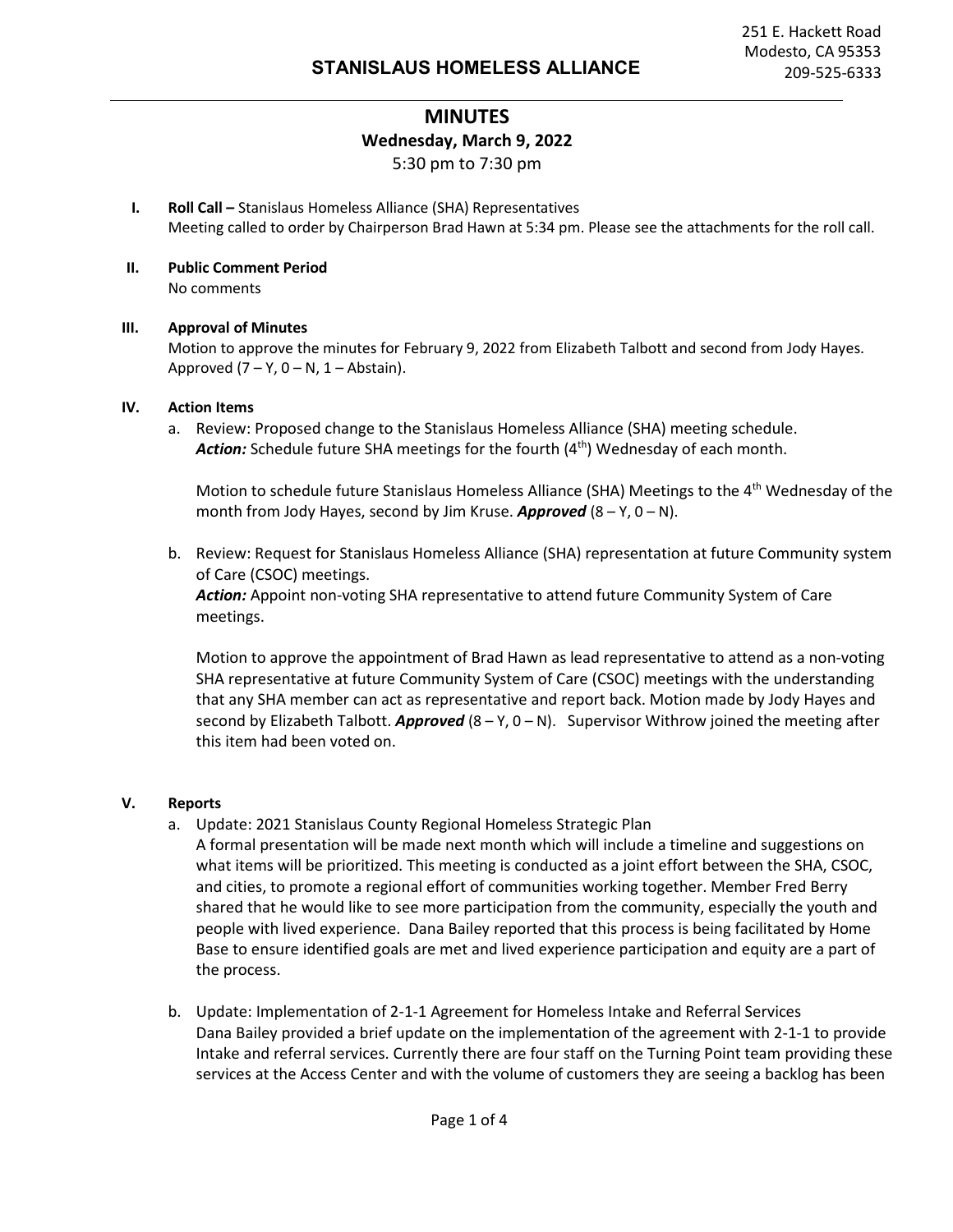created. With the agreement between United Way 2-1-1 the backlog of 283 Intake assessments will be addressed. Once this is completed, 2-1-1 will serve as the single point of entry for homeless related calls throughout the county. Multiple meetings have taken place between Turning Point and United Way to work through details. A soft opening is scheduled in April once the contract is executed. Dana is currently working with the county Public Information Officer to see how we can get messaging out to the community about this expanded service once backlog is addressed.

#### **VI. SHA General Membership Announcements**

**Waterford:** Liz Talbott shared that bulk of ARPA funds will be used to expand waterlines. This will help to expand the locations of where new homes can be built. Although it may take a couple of years to get the waterline project completed, it will expand the availability of housing in Waterford. Currently 75 new homes have been built and are already sold. A lot of developer interest.

**Modesto:** Sue Zwahlen provided an update on Downtown Streets Team: 23 active members, 13 are employed full-time, five are employed part-time. Three Camp2Home have found permanent housing since the last SHA meeting and one member who is 37 weeks pregnant is transitioning from a homeless shelter to permanent housing and is grateful to have a place to bring her new baby home to. The Project on 1208 9<sup>th</sup> Street will include 14 units for supporting housing for transitional aged youth, ages 18-25. Project completion is scheduled for November 2022. On 112 James Street, there should be seven units of permanent supportive housing for youth with state funding decision expected in May 2022 and project completion by June 2022.

**Riverbank:** Marisela Garcia shared they are eighty-five percent done with the environmental portion of housing project being converted to a shelter. Once they get the go ahead they will begin demolition phase of the project and purchase a modular for day use with showers, washers, dryers availability and meals. etc. Completion of construction for their housing project.

**Stanislaus County:** Supervisor Withrow reported that they are working with Downtown Streets Team to expand in other cities throughout the county and help obtain employment for participants of this program. Supervisor Withrow shared that a Mental Health Court is something that is being discussed and will be used as an additional tool to assist law enforcement and communities.

**Ceres:** James Casey shared that the City of Ceres has new staffing and a brand new council.

**CSOC:** Fred Berry introduced himself as the new CSOC representative.

**Regional Housing Authority:** Jim Kruse shared that he is happy to continue to assist with the homelessness issues in the community. He shared that they are continuing to work on the 1612 project and the second phase of that will be the 150 workforce units which will begin later on this year. They are employment side and the education side of things to provide these services for youth.

**Focus on Prevention:** Brad reported that they are trying to improve branding, messaging and shared that they have hired a half time PIO person to help get the messaging out to the community about what things are going on in the community SCOE will utilize this person for the other half of the time.

**Oakdale:** No Update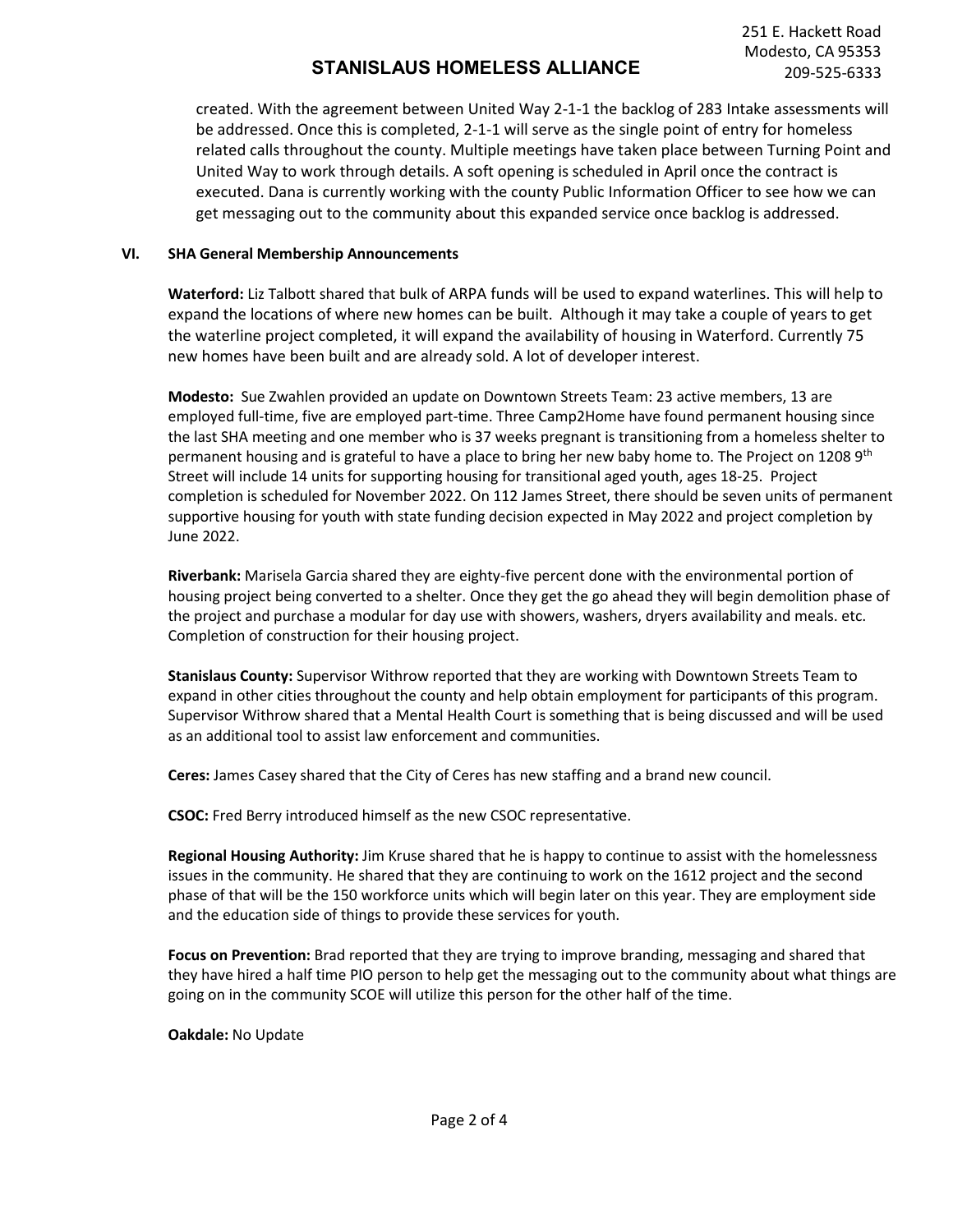**Patterson:** No update.

**VII. Adjournment**  Meeting adjourned at 6:22 pm.

**Regular Meeting: Wednesday, April 13, 2022 from 5:30 pm to 7:30 pm** Location: BOS Chambers, 1010 10<sup>th</sup> St.

**Parking Lot - Future Action/Discussion/Informational Items**

- Kansas House
- CARE 2.0